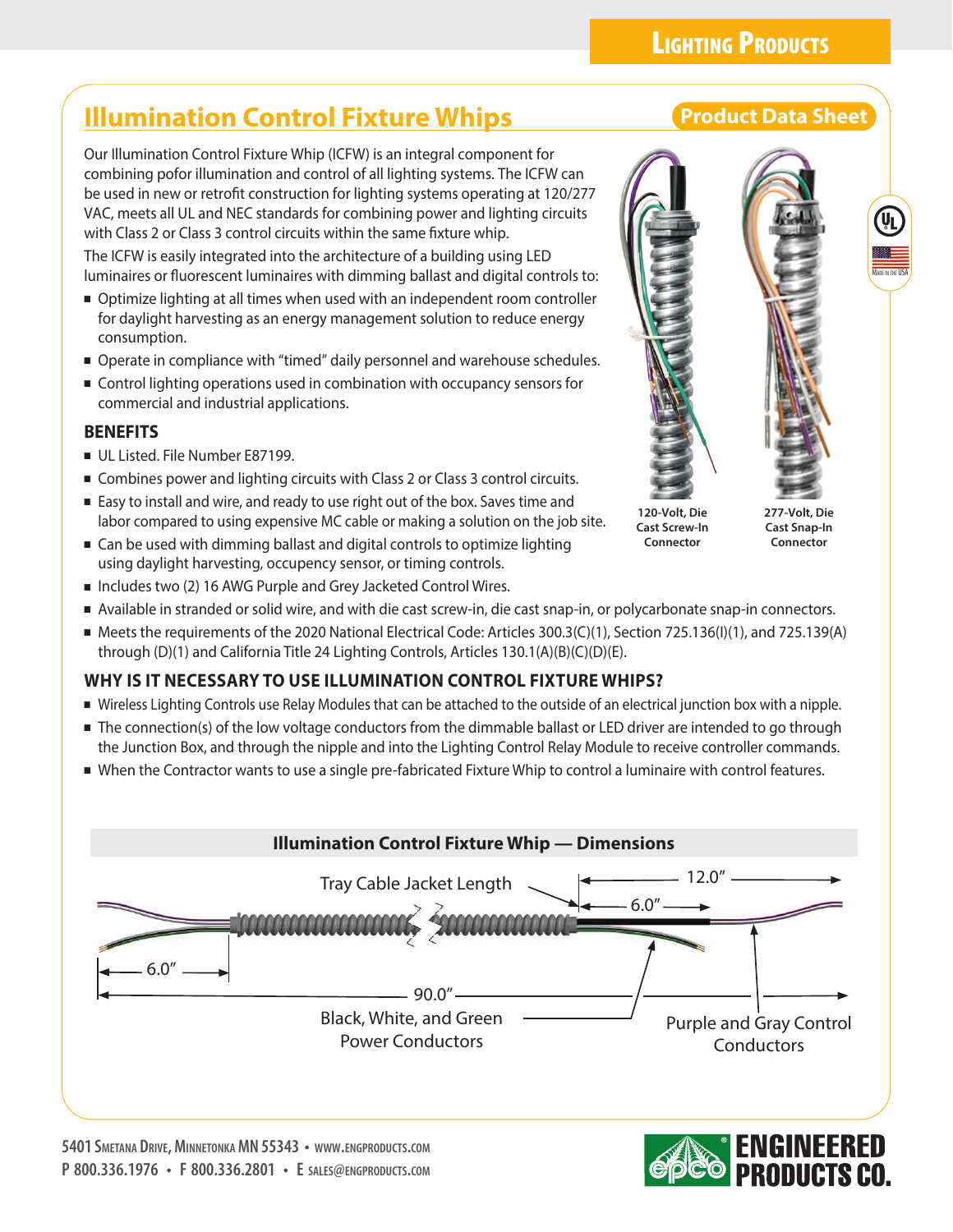

### **Illumination Control Fixture Whip — Relevant NEC Code Sections**

**2017 NEC Code.136:** Separation from Electric Light, Power, Class 1, Non-Powered Limited Alarm Circuit Conductors, and MediumPower Network - Powered Broadband Communication Cables. If the Luminaires are going to Utilize "Wireless" Electronic Controls, and the Electrical Contractor wants to have a single Fixture Whip to Contain both the Class 1, Class 2, or Class 3 circuits then…

**(A) General.** "Cables and Conductors of the Class 2 and Class 3 Circuits shall not be placed in any Cable,….Outlet Box, Device Box,….with Conductors of Electric Light, Power, Class 1 Circuits….Unless Permitted by NEC Article 725.136 (B through I)".

**(B) Separated by Barriers.** Class 2 and Class 3 Circuits shall be Permitted to be Installed Together with the Conductors of Electric Light, Power, Class 1, Non-Power Limited Fire Alarm, and Medium Power Network Powered Broadband Communication Circuits where they are Separated by a Barrier.

**(E) Enclosures with Single Opening.** Class 2 and Class 3 Circuits entering compartments, enclosures, device boxes, outlet boxes, or similar fittings shall be permitted to be Installed with Class 1… provided the conductors are separated from other conductors by a continuous and firmly fixed non-conductor, such as flexible tubing or PVC jacketed.

*… by using EPCO's ICFW, the Installer complies with NEC Article 725.136 Because the ICFW Isolates and Separates the low voltage conductors (Class 2 or 3) within the tray cable from the power conductors (Class 1) all within the ½" Flexible Metallic Conduit.* **NEC 90.5 (A) Mandatory Rules.** Mandatory rules of this NEC reference are those that identify actions that are specifically required or prohibited and are characterized by the use of the terms "shall or shall not".

- On the Luminaire side, the power conductors are wired to the Black and White conductors from the LED Driver or Dimming Ballast, to the Black and White Conductors within the ICFW. See Figure 1. The "green" conductor within the Fixture Whip may get "Spliced" to the Ballast/Luminaire or simply directly to the luminaire.
- On the control side of the LED Driver or Dimmable Ballast, the Gray and Purple Conductors get spliced to the Gray and
- Purple Conductors within the PVC Jacketed Tray Cable/Fixture Whip.
- On the Junction Box Side, the Black, White, and Green Conductors get connected to the incoming power conductors within the Junction Box.
- The Gray and Purple conductors within the PVC Jacketed Tray Cable, are passed through the Junction box into the attached Independent Relay Control (IRC) where they are connected.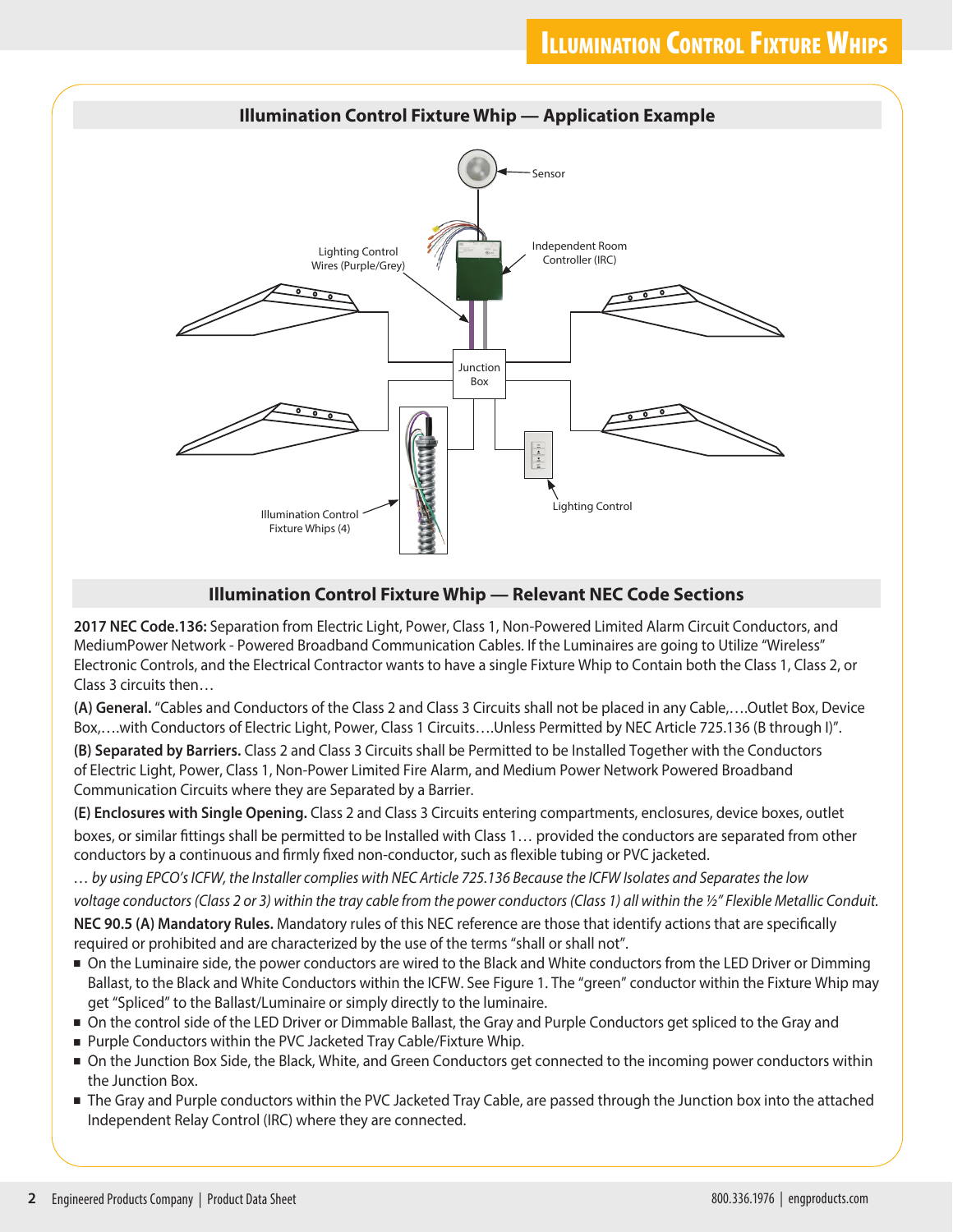# **ILLUMINATION CONTROL FIXTURE WHIPS**

| Catalog                                                                                                                                                                                                                            | <b>UPC</b> |                                                                                                              | Order | Unit | Unit       | Units/ | <b>TL Case</b> | Min Order | MM  | Ship Wt |  |
|------------------------------------------------------------------------------------------------------------------------------------------------------------------------------------------------------------------------------------|------------|--------------------------------------------------------------------------------------------------------------|-------|------|------------|--------|----------------|-----------|-----|---------|--|
| <b>Number</b><br>Number<br>Qty<br>Pkg<br>Req<br><b>Description</b><br>Unit<br>Case<br>Qty<br>Qty<br>(Lbs)<br>120 Volt Illumination Control Fixture Whips: 6-Feet, Solid Wire, Die Cast Snap-In Connectors, .5" Conduit (Continued) |            |                                                                                                              |       |      |            |        |                |           |     |         |  |
| EPW1663SAD-1/2-IC                                                                                                                                                                                                                  | 84032      | 3-16 AWG Solid Wire, 6-FT, Black, White, Green                                                               | EA    | 1    | <b>BRL</b> | 100    | 100            | 10        | Yes | 277     |  |
| EPW1664SAD-1/2-IC                                                                                                                                                                                                                  | 84033      | 4-16 AWG Solid Wire, 6-FT, Black, Red, White, Green                                                          | EA    | 1    | BRL        | 100    | 100            | 10        | Yes | 272     |  |
| EPW1863SAD-1/2-IC                                                                                                                                                                                                                  | 84036      | 3-18 AWG Solid Wire, 6-FT, Black, White, Green                                                               | EA    | 1    | <b>BRL</b> | 100    | 100            | 10        | Yes | 270     |  |
| EPW1864SAD-1/2-IC                                                                                                                                                                                                                  | 84037      | 4-18 AWG Solid Wire, 6-FT, Black, Red, White, Green                                                          | EA    | 1    | <b>BRL</b> | 100    | 100            | 10        | Yes | 277     |  |
| 277 Volt Illumination Control Fixture Whips: 6-Feet, Stranded Wire, Die Cast Screw-In Connectors, .5" Conduit                                                                                                                      |            |                                                                                                              |       |      |            |        |                |           |     |         |  |
| EPW1263-1/2-BGG-IC                                                                                                                                                                                                                 | 84038      | 3-12 AWG Stranded Wire, 6-FT, Brown, Grey, Green                                                             | EA    | 1    | <b>BRL</b> | 100    | 100            | 10        | Yes | 292     |  |
| EPW1463-1/2-BGG-IC                                                                                                                                                                                                                 | 84042      | 3-14 AWG Stranded Wire, 6-FT, Brown, Grey, Green                                                             | EA    | 1    | BRL        | 100    | 100            | 10        | Yes | 282     |  |
| EPW1464-1/2-BOGG-IC                                                                                                                                                                                                                | 84046      | 4-14 AWG Stranded Wire, 6-FT, Brown, Orange, Grey, Green                                                     | EA    | 1    | <b>BRL</b> | 100    | 100            | 10        | Yes | 282     |  |
| EPW1663-1/2-BGG-IC                                                                                                                                                                                                                 | 84050      | 3-16 AWG Stranded Wire, 6-FT, Brown, Grey, Green                                                             | EA    | 1    | BRL        | 100    | 100            | 10        | Yes | 277     |  |
| EPW1664-1/2-BOGG-IC                                                                                                                                                                                                                | 84054      | 4-16 AWG Stranded Wire, 6-FT, Brown, Orange, Grey, Green                                                     | EA    | 1    | <b>BRL</b> | 100    | 100            | 10        | Yes | 272     |  |
| EPW1863-1/2-BGG-IC                                                                                                                                                                                                                 | 84058      | 3-18 AWG Stranded Wire, 6-FT, Brown, Grey, Green                                                             | EA    | 1    | BRL        | 100    | 100            | 10        | Yes | 270     |  |
| EPW1864-1/2-BOGG-IC                                                                                                                                                                                                                | 84062      | 4-18 AWG Stranded Wire, 6-FT, Brown, Orange, Grey, Green                                                     | EA    | 1    | <b>BRL</b> | 100    | 100            | 10        | Yes | 277     |  |
|                                                                                                                                                                                                                                    |            | 277 Volt Illumination Control Fixture Whips: 6-Feet, Solid Wire, Die Cast Screw-In Connectors, .5" Conduit   |       |      |            |        |                |           |     |         |  |
| EPW1263S-1/2-BGG-IC                                                                                                                                                                                                                | 84040      | 3-12 AWG Solid Wire, 6-FT, Brown, Grey, Green                                                                | EA    | 1    | <b>BRL</b> | 100    | 100            | 10        | Yes | 292     |  |
| EPW1463S-1/2-BGG-IC                                                                                                                                                                                                                | 84044      | 3-14 AWG Solid Wire, 6-FT, Brown, Grey, Green                                                                | EA    | 1    | <b>BRL</b> | 100    | 100            | 10        | Yes | 282     |  |
| EPW1464S-1/2-B0GG-IC                                                                                                                                                                                                               | 84048      | 4-14 AWG Solid Wire, 6-FT, Brown, Orange, Grey, Green                                                        | EA    | 1    | <b>BRL</b> | 100    | 100            | 10        | Yes | 282     |  |
| EPW1663S-1/2-BGG-IC                                                                                                                                                                                                                | 84052      | 3-16 AWG Solid Wire, 6-FT, Brown, Grey, Green                                                                | EA    | 1    | <b>BRL</b> | 100    | 100            | 10        | Yes | 277     |  |
| EPW1664S-1/2-BOGG-IC                                                                                                                                                                                                               | 84056      | 4-16 AWG Solid Wire, 6-FT, Brown, Orange, Grey, Green                                                        | EA    | 1    | <b>BRL</b> | 100    | 100            | 10        | Yes | 272     |  |
| EPW1863S-1/2-BGG-IC                                                                                                                                                                                                                | 84060      | 3-18 AWG Solid Wire, 6-FT, Brown, Grey, Green                                                                | EA    | 1    | <b>BRL</b> | 100    | 100            | 10        | Yes | 270     |  |
| EPW1864S-1/2-BOGG-IC                                                                                                                                                                                                               | 84064      | 4-18 AWG Solid Wire, 6-FT, Brown, Orange, Grey, Green                                                        | EA    | 1    | <b>BRL</b> | 100    | 100            | 10        | Yes | 277     |  |
|                                                                                                                                                                                                                                    |            | 277 Volt Illumination Control Fixture Whips: 6-Feet, Stranded Wire, Die Cast Snap-In Connectors, .5" Conduit |       |      |            |        |                |           |     |         |  |
| EPW1263AD-1/2-BGG-IC                                                                                                                                                                                                               | 84039      | 3-12 AWG Stranded Wire, 6-FT, Brown, Grey, Green                                                             | EA    | 1    | <b>BRL</b> | 100    | 100            | 10        | Yes | 292     |  |
| EPW1463AD-1/2-BGG-IC                                                                                                                                                                                                               | 84043      | 3-14 AWG Stranded Wire, 6-FT, Brown, Grey, Green                                                             | EA    | 1    | <b>BRL</b> | 100    | 100            | 10        | Yes | 282     |  |
| EPW1464AD-1/2-B0GG-IC                                                                                                                                                                                                              | 84047      | 4-14 AWG Stranded Wire, 6-FT, Brown, Orange, Grey, Green                                                     | EA    | 1    | BRL        | 100    | 100            | 10        | Yes | 282     |  |
| EPW1663AD-1/2-BGG-IC                                                                                                                                                                                                               | 84051      | 3-16 AWG Stranded Wire, 6-FT, Brown, Grey, Green                                                             | EA    | 1    | <b>BRL</b> | 100    | 100            | 10        | Yes | 277     |  |
| EPW1664AD-1/2-B0GG-IC                                                                                                                                                                                                              | 84055      | 4-16 AWG Stranded Wire, 6-FT, Brown, Orange, Grey, Green                                                     | EA    |      | <b>BRL</b> | 100    | 100            | 10        | Yes | 272     |  |
| EPW1863AD-1/2-BGG-IC                                                                                                                                                                                                               | 84059      | 3-18 AWG Stranded Wire, 6-FT, Brown, Grey, Green                                                             | EA    | 1    | BRL        | 100    | 100            | 10        | Yes | 270     |  |
| EPW1864AD-1/2-BOGG-IC                                                                                                                                                                                                              | 84063      | 4-18 AWG Stranded Wire, 6-FT, Brown, Orange, Grey, Green                                                     | EA    | 1    | BRL        | 100    | 100            | 10        | Yes | 277     |  |
| 277 Volt Illumination Control Fixture Whips: 6-Feet, Solid Wire, Die Cast Snap-In Connectors, .5" Conduit                                                                                                                          |            |                                                                                                              |       |      |            |        |                |           |     |         |  |
| EPW1263SAD-1/2-BGG-IC                                                                                                                                                                                                              | 84041      | 3-12 AWG Solid Wire, 6-FT, Brown, Grey, Green                                                                | EA    | 1    | <b>BRL</b> | 100    | 100            | 10        | Yes | 292     |  |
| EPW1463SAD-1/2-BGG-IC                                                                                                                                                                                                              | 84045      | 3-14 AWG Solid Wire, 6-FT, Brown, Grey, Green                                                                | EA    | 1    | BRL        | 100    | 100            | 10        | Yes | 282     |  |
| EPW1464SAD-1/2-BOGG-IC                                                                                                                                                                                                             | 84049      | 4-14 AWG Solid Wire, 6-FT, Brown, Orange, Grey, Green                                                        | EA    | 1    | BRL        | 100    | 100            | 10        | Yes | 282     |  |
| EPW1663SAD-1/2-BGG-IC                                                                                                                                                                                                              | 84053      | 3-16 AWG Solid Wire, 6-FT, Brown, Grey, Green                                                                | EA    | 1    | BRL        | 100    | 100            | 10        | Yes | 277     |  |
| EPW1664SAD-1/2-BOGG-IC                                                                                                                                                                                                             | 84057      | 4-16 AWG Solid Wire, 6-FT, Brown, Orange, Grey, Green                                                        | EA    | 1    | BRL        | 100    | 100            | 10        | Yes | 272     |  |
| EPW1863SAD-1/2-BGG-IC                                                                                                                                                                                                              | 84061      | 18 AWG, Brown, Grey, Green                                                                                   | EA    | 1    | BRL        | 100    | 100            | 10        | Yes | 270     |  |
| EPW1864SAD-1/2-BOGG-IC                                                                                                                                                                                                             | 84065      | 18 AWG, Brown, Orange, Grey, Green                                                                           | EA    | 1    | BRL        | 100    | 100            | 10        | Yes | 277     |  |

**Note:** All Illumination Control Fixture Whips include two (2) 16 AWG Jacketed Control Wires — Purple and Grey.

UNITS OF MEASURE KEY Order Unit: The Unit to be ordered; Unit Qty: Number of pieces in each Unit; Unit Pkg: Unit Packages contained in the case - Packaging types - BG (Bag), BRL (Barrel), BX (Box), BN (Bulk), PKG (Package), EA (Each), RL (Roll), LB (Pound), C (Hundred), M (Thousand); Units/Case: Unit packages contained in the Case; TL Case Qty: The total number of items in each Master Case; Min Order Qty: The smallest Unit that can be ordered; **MM Req:** Must order multiples of the Unit in the stated quantities; **Ship Wt (Lbs):** Total weight of the units per Carton